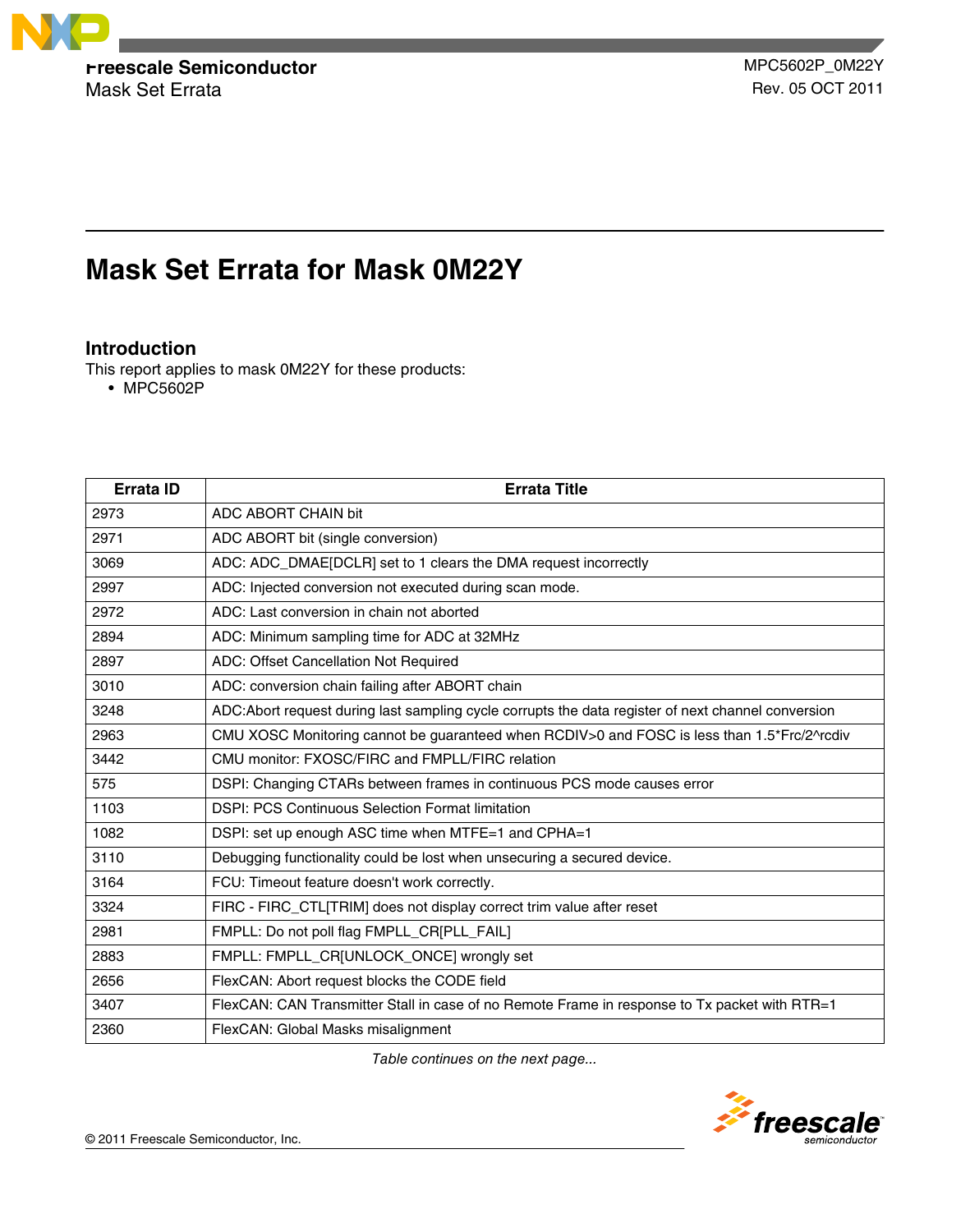| <b>Errata ID</b> | <b>Errata Title</b>                                                                                                                                  |
|------------------|------------------------------------------------------------------------------------------------------------------------------------------------------|
| 2685             | FlexCAN: Module Disable Mode functionality not described correctly                                                                                   |
| 3511             | FlexPWM : Incorrect PWM operation when IPOL is set.                                                                                                  |
| 3257             | FlexPWM: Configuring the count value to set PWMA/PWMB first low and then high in the same cycle the<br>output signals are low.                       |
| 3335             | FlexPWM: Incorrect PWM operation when mixing DMA and non-DMA controlled channels                                                                     |
| 3310             | FlexPWM: PWM signals are improperly synced when using Master Sync                                                                                    |
| 3028             | LINFlex: BDRL/BDRM cannot be accessed as byte or half-word                                                                                           |
| 3021             | LINFlex: Unexpected LIN timeout in slave mode                                                                                                        |
| 3264             | MCM: MRSR does not report Power On Reset event                                                                                                       |
| 2999             | MC_CGM and MC_PCU: A data storage exception is not generated on an access to MC_CGM or<br>MC_PCU when the respective peripheral is disabled at MC_ME |
| 3220             | MC_CGM: system clock may stop in case target clock source dies during clock switching                                                                |
| 3269             | MC_ME: Peripheral clocks may get incorrectly disabled or enabled after entering debug mode                                                           |
| 3584             | MC_ME: Possibility of Machine Check on Low-Power Mode Exit                                                                                           |
| 3583             | MC_RGM: A non-monotonic ramp on the VDD_HV_REG supply can cause the RGM module to clear all<br>flags in the DES register.                            |
| 2958             | MC_RGM: Clearing a flag at RGM_DES or RGM_FES register may be prevented by a reset                                                                   |
| 3060             | MC_RGM: SAFE mode exit may be possible even though condition causing the SAFE mode request has<br>not been cleared                                   |
| 3377             | Pad Ring: Nexus pins may drive an unknown value immediately after power up but before the 1st clock<br>edge                                          |
| 3262             | Register Protection on full CMU_CSR                                                                                                                  |
| 3263             | Serial Boot and Censorship: flash read access                                                                                                        |
| 3256             | eTimer: Configuring an eTimer counter channel in GATED-COUNT mode or in SIGNED-COUNT mode<br>may cause a possible incorrect counting of 1 tick.      |

# **e2973: ADC ABORT CHAIN bit**

#### **Errata type:** Errata

**Description:** If user aborts a chain of ADC conversions, the current conversion appears as aborted but the relative data register is however updated.

**Workaround:** None

# **e2971: ADC ABORT bit (single conversion)**

#### **Errata type:** Errata

**Description:** If the User starts one single ADC conversion and, after, starts a chain of conversions, when the User tries to abort one of the chained conversions, the abort command aborts the chain instead of a single conversion of the chain.

**Workaround:** - A minimum of two conversions must be programmed.

- A dummy conversion must be started before or after a single conversion.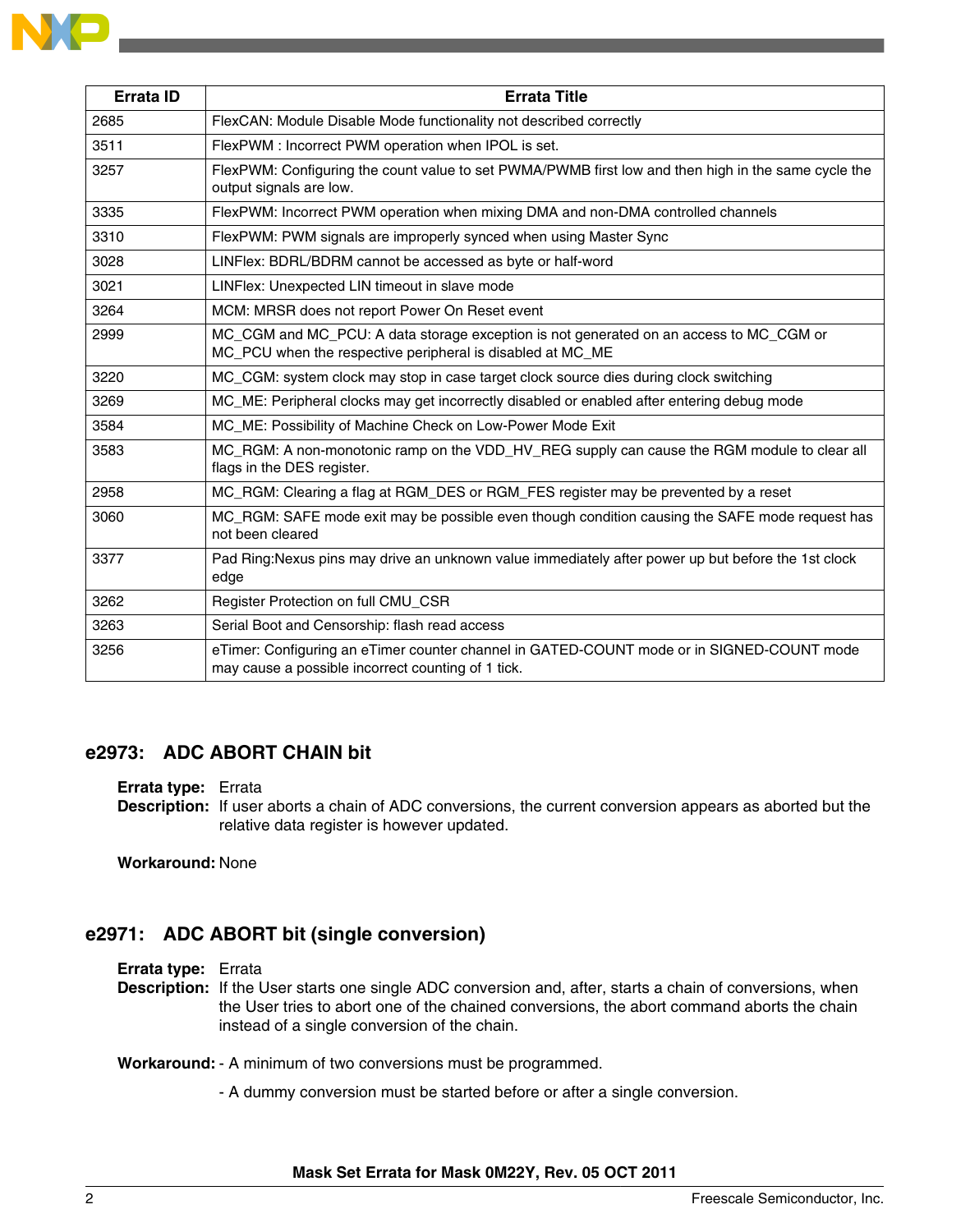

### **e3069: ADC: ADC\_DMAE[DCLR] set to 1 clears the DMA request incorrectly**

#### **Errata type:** n/a

**Description:** When ADC\_DMAE[DCLR] is set the DMA request should be cleared only after the data registers are read. However for this case the DMA request is automatically cleared and will not be recognised by the eDMA.

**Workaround:** None

### **e2997: ADC: Injected conversion not executed during scan mode.**

#### **Errata type:** n/a

**Description:** When ADC is converting a chain in scan mode -configured using NSTART bit in non-CTU mode

> operation; and a injected conversion arrives -triggered by software with JSTART bit or by hardware from eTimer 1 channel 5 (internal connection); the ADC gets stuck in the sampling phase (the triggered conversion is not executed and the chain is not restarted).

**Workaround:** None

### **e2972: ADC: Last conversion in chain not aborted**

**Errata type:** Errata

**Description:** If the user aborts the last ADC conversion of a chain the conversion appears to be aborted but the relevant data register is updated with the conversion data.

**Workaround:** None

### **e2894: ADC: Minimum sampling time for ADC at 32MHz**

**Errata type:** n/a

**Description:** When ADC is running at 32MHz the minimum sampling time of 135ns specified is not met.

**Workaround:** At 32MHZ the minimum sampling time must be at least 180ns.

### **e2897: ADC: Offset Cancellation Not Required**

**Errata type:** Errata

**Description:** The offset cancellation mechanism does not improve the ADC performance as the intrinsic ADC precision is better than the offset cancellation resolution.

**Workaround:** Do not use the offset cancellation feature as it will not improve ADC precision.

### **e3010: ADC: conversion chain failing after ABORT chain**

**Errata type:** n/a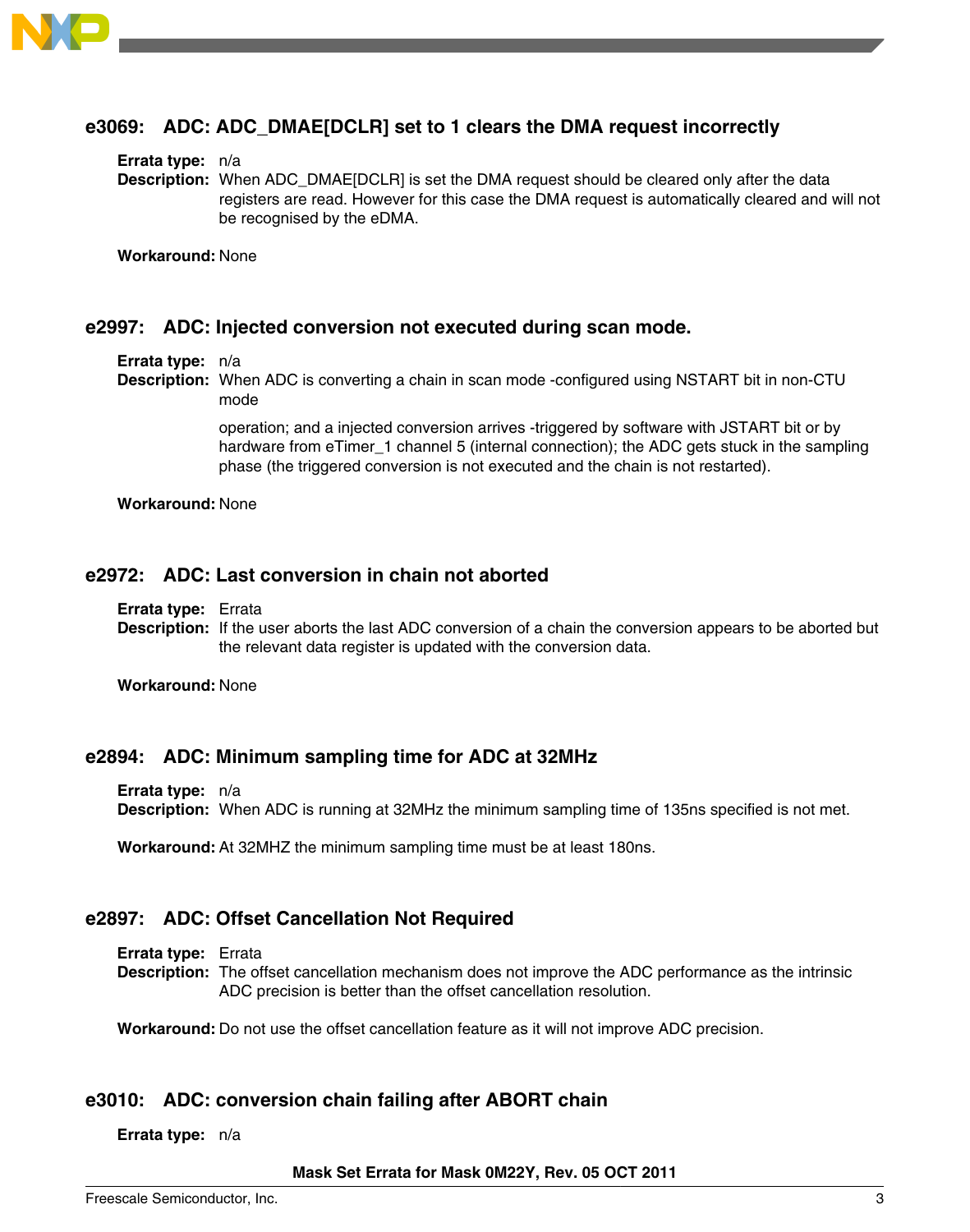

- **Description:** During a chain conversion while the ADC is in scan mode when ADC\_MCR[ABORTCHAIN] is asserted the current chain will be aborted as expected. However, in the next scan the first conversion of the chain is performed twice and the last conversion of the chain is not performed.
- **Workaround:** When aborting a chain conversion enable ADC\_MCR[ABORTCHAIN] and disable ADC\_MCR[START].

ADC\_MCR[START] can be enabled when the abort is complete.

### **e3248: ADC:Abort request during last sampling cycle corrupts the data register of next channel conversion**

**Errata type:** n/a

**Description:** If the abort pulse is valid in the last cycle of the SAMPLE phase, the current channel is correctly aborted but the data register (CDR[0..15]) of the next channel conversion shows an invalid value.

**Workaround:** None

### **e2963: CMU XOSC Monitoring cannot be guaranteed when RCDIV>0 and FOSC is less than 1.5\*Frc/2^rcdiv**

- **Errata type:** Errata
- **Description:** A False OLRI (Oscillator frequency less than RC frequency) event may be generated when FOSC is less than 1.5\*(FRC / 2^RCDIV) and RCDIV>0, and not FRC/ 2^RCDIV as described in the Reference Manual).

Correct crystal clock monitoring is guaranteed when FOSC is strictly above 1.5\*(FRC / 2^RCDIV).

**Workaround:** There are 2 workarounds available :

1. Keep  $RCDIV = 0$ 

2. When RCDIV > 0, ensure FOSC is greater than FRC/2^(RCDIV -1) to avoid false OLRI (CMU external oscillator failure) event.

### **e3442: CMU monitor: FXOSC/FIRC and FMPLL/FIRC relation**

**Errata type:** Errata

**Description:** Functional CMU monitoring can only be guaranteed when the following conditions are met:

- FXOSC frequency must be greater than (FIRC / 2^RCDIV) + 0.5MHz in order to guarantee correct FXOSC monitoring

- FMPLL frequency must be greater than (FIRC / 4) + 0.5MHz in order to guarantee correct FMPLL monitoring

**Workaround:** Refer to description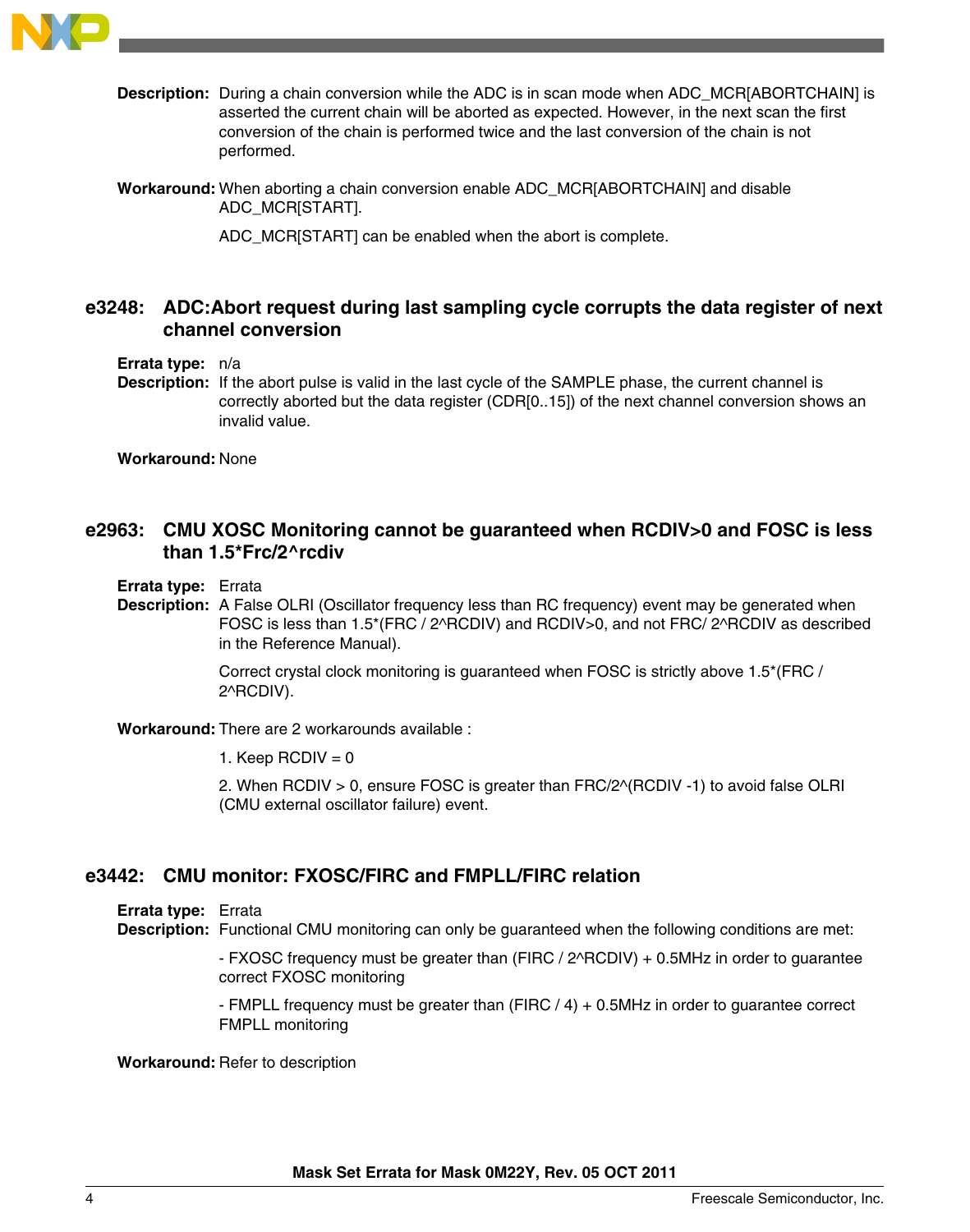

### **e575: DSPI: Changing CTARs between frames in continuous PCS mode causes error**

#### **Errata type:** Errata

**Description:** Erroneous data could be transmitted if multiple Clock and Transfer Attribute Registers (CTAR) are used while using the Continuous Peripheral Chip Select mode (DSPIx\_PUSHR[CONT=1]). The conditions that can generate an error are:

> 1) If DSPIx\_CTARn[CPHA]=1 and DSPIx\_MCR[CONT\_SCKE = 0] and DSPIx\_CTARn[CPOL, CPHA, PCSSCK or PBR] change between frames.

2) If DSPIx\_CTARn[CPHA]=0 or DSPIx\_MCR[CONT\_SCKE = 1] and any bit field of DSPIx\_CTARn changes between frames except DSPIx\_CTARn[PBR].

**Workaround:** When generating DSPI bit frames in continuous PCS mode, adhere to the aforementioned conditions when changing DSPIx\_CTARn bit fields between frames.

### **e1103: DSPI: PCS Continuous Selection Format limitation**

- **Errata type:** Errata
- **Description:** When the DSPI module has more than one entry in the TX FIFO and only one entry is written and that entry has the CONT bit set, and continuous SCK clock selected the PCS levels may change between transfer complete and write of the next data to the DSPI\_PUSHR register.

For example:

If the CONT bit is set with the first PUSHR write, the PCS de-asserts after the transfer because the configuration data for the next frame has already been fetched from the next (empty) fifo entry. This behavior continues till the buffer is filled once and all CONT bits are one.

**Workaround:** To insure PCS stability during data transmission in Continious Selection Format and Continious SCK clock enabled make sure that the data with reset CONT bit is written to DSPI\_PUSHR register before previous data sub-frame (with CONT bit set) transfer is over.

### **e1082: DSPI: set up enough ASC time when MTFE=1 and CPHA=1**

- **Errata type:** Information
- **Description:** When the DSPI is being used in the Modified Transfer Format mode (DSPI\_MCR[MTFE]=1) with the clock phase set for Data changing on the leading edge of the clock and captured on the following edge in the DSPI Clock and Transfer Attributes Register (DSPI\_CTARn[CPHA]=1), if the After SCK delay scaler (ASC) time is set to less than 1/2 SCK clock period the DSPI may not complete the transaction - the TCF flag will not be set, serial data will not received, and last transmitted bit can be truncated.
- **Workaround:** If the Modified Transfer Format mode is required DSPI\_MCR[MTFE]=1 with the clock phase set for serial data changing on the leading edge of the clock and captured on the following edge in the SCK clock (Transfer Attributes Register (DSPI\_CTARn[CPHA]=1) make sure that the ASC time is set to be longer than half SCK clock period.

### **e3110: Debugging functionality could be lost when unsecuring a secured device.**

**Errata type:** n/a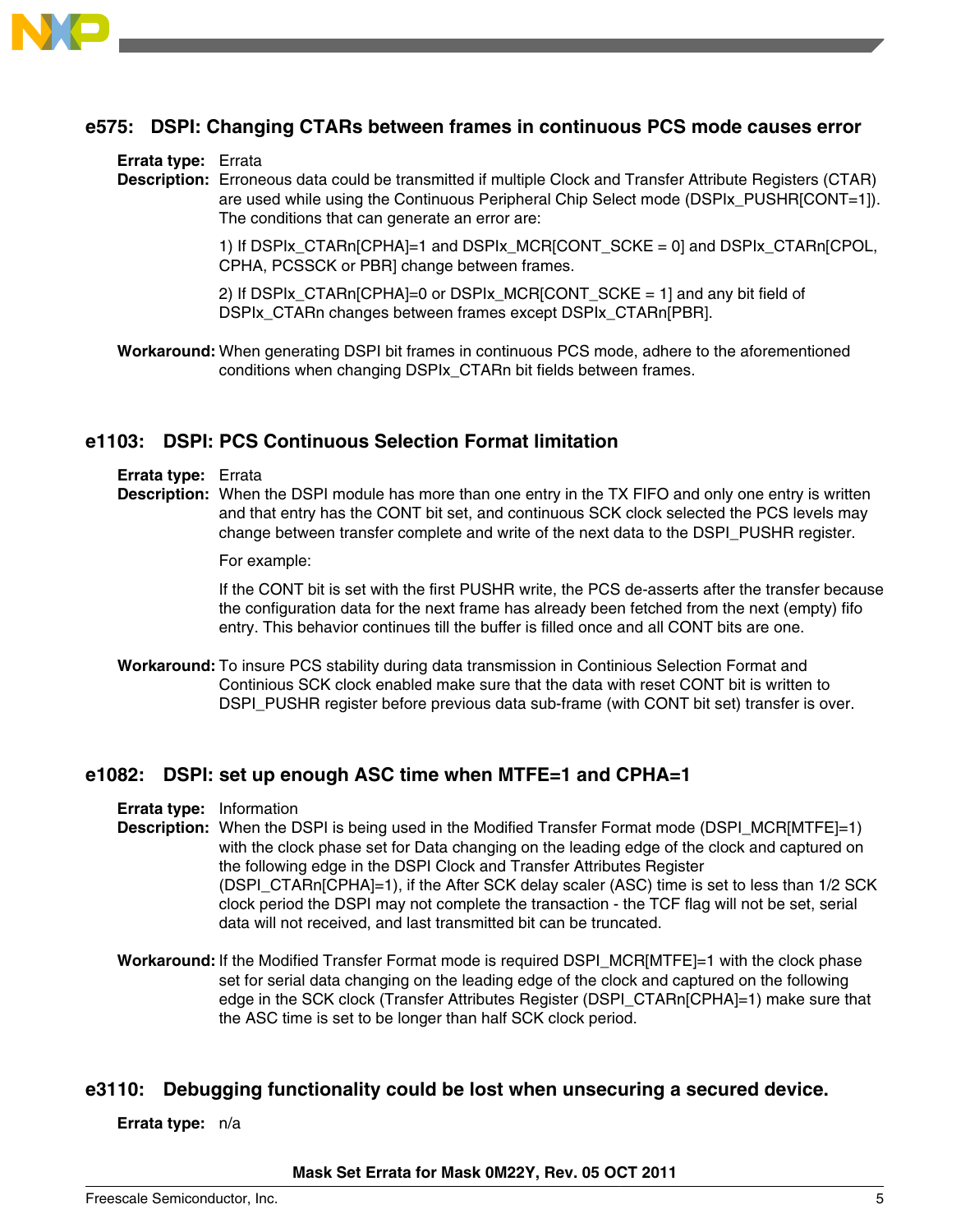

**Description:** Providing the backdoor password via JTAG or via serial boot would unsecure the device, but on some devices may leave the Nexus interface and potentially the CPUs in an undetermined state.

> Normal operation without a debugger is unaffected, debugging unsecured devices is also unaffected.

**Workaround:** A second connection attempt may be successful.

Boot in serial mode (using the Flash password), then execute code which unsecures the device.(The JTAG interface needs to be inactive while the unsecure happens.)

Implement a separate backdoor in application software. Once the software detects the custom backdoor sequence it can unlock the device via Flash write.

Leave device unsecured for debugging.

### **e3164: FCU: Timeout feature doesn't work correctly.**

**Errata type:** n/a

**Description:** A fault occurs, timeout for this fault is enabled and the fault is not recovered automatically before the timeout :- In this case device will go to ALARM state and waits for timeout, after timeout has elapsed it enters to FAULT state. However, if another fault occurs with timeout enabled the FCU will go directly to FAULT state without waiting for timeout to be elapsed.

> If it is desired that FCU will go again to ALARM state for the second fault, a Watchdog reset needs to be asserted after first fault is detected.

#### **Workaround:** None

### **e3324: FIRC - FIRC\_CTL[TRIM] does not display correct trim value after reset**

**Errata type:** n/a

- **Description:** The FIRC is trimmed during reset using a factory programmed value stored in flash. However after reset the trim value is not copied to FIRCRC\_CTL[TRIM] as one would expect. Any read of FIRCRC\_CTL[TRIM] will read 0 and in all likelihood this will not be the factory programmed value. Therefore any read-modify-write on the 32-bit register will set the FIRC to a trim value of 0 and not the factory programmed value.
- **Workaround:** As the lower 16-bits of FIRC\_CTL register only contain the TRIM field it is recommended that if the user wishes to program any other field they should only access the upper 16-bits of this register.

If the user wishes to calibrate the FIRC this should be performed using the CMU.

# **e2981: FMPLL: Do not poll flag FMPLL\_CR[PLL\_FAIL]**

**Errata type:** Errata

**Description:** For the case when the FMPLL is indicating loss of lock the flag FMPLL\_CR[PLL\_FAIL] is unpredictable.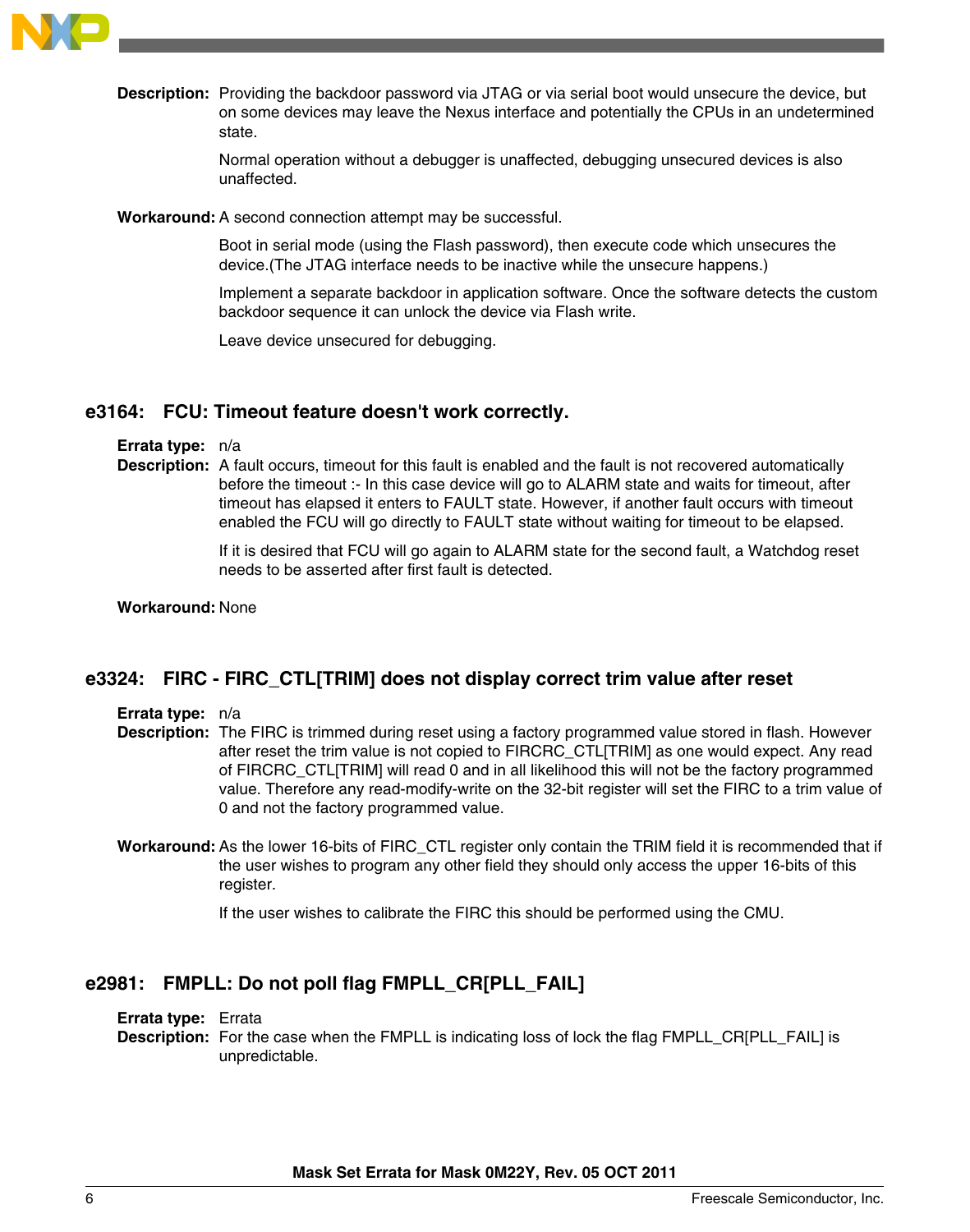

**Workaround:** To avoid reading an incorrect value of FMPLL\_CR[PLL\_FAIL] only read this flag inside the FMPLL Interrupt Service Routine (ISR). The ISR indicates the flag has been set correctly and at this point the flag can be cleared. Do not poll flag FMPLL\_CR[PLL\_FAIL] at any other point in the application software.

# **e2883: FMPLL: FMPLL\_CR[UNLOCK\_ONCE] wrongly set**

**Errata type:** n/a

**Description:** If the FMPLL is locked and a functional reset occurs, FMPLL\_CR[UNLOCK\_ONCE] is automatically set even when the FMPLL has not lost lock.

**Workaround:** Do not use the FMPLL\_CR[UNLOCK\_ONCE] when a functional reset occurs.

### **e2656: FlexCAN: Abort request blocks the CODE field**

- **Errata type:** Errata
- **Description:** An Abort request to a transmit Message Buffer (TxMB) can block any write operation into its CODE field. Therefore, the TxMB cannot be aborted or deactivated until it completes a valid transmission (by winning the CAN bus arbitration and transmitting the contents of the TxMB).

**Workaround:** Instead of aborting the transmission, use deactivation instead.

Note that there is a chance the the deactivated TxMB can be transmitted without setting IFLAG and updating the CODE field if it is deactivated.

### **e3407: FlexCAN: CAN Transmitter Stall in case of no Remote Frame in response to Tx packet with RTR=1**

**Errata type:** Errata

**Description:** FlexCAN does not transmit an expected message when the same node detects an incoming Remote Request message asking for any remote answer.

The issue happens when two specific conditions occur:

1) The Message Buffer (MB) configured for remote answer (with code "a") is the last MB. The last MB is specified by Maximum MB field in the Module Configuration Register (MCR[MAXMB] ).

2) The incoming Remote Request message does not match its ID against the last MB ID.

While an incoming Remote Request message is being received, the FlexCAN also scans the transmit (Tx) MBs to select the one with the higher priority for the next bus arbitration. It is expected that by the Intermission field it ends up with a selected candidate (winner). The coincidence of conditions (1) and (2) above creates an internal corner case that cancels the Tx winner and therefore no message will be selected for transmission in the next frame. This gives the appearance that the FlexCAN transmitter is stalled or "stops transmitting".

The problem can be detectable only if the message traffic ceases and the CAN bus enters into Idle state after the described sequence of events.

There is NO ISSUE if any of the conditions below holds:

a) The incoming message matches the remote answer MB with code "a".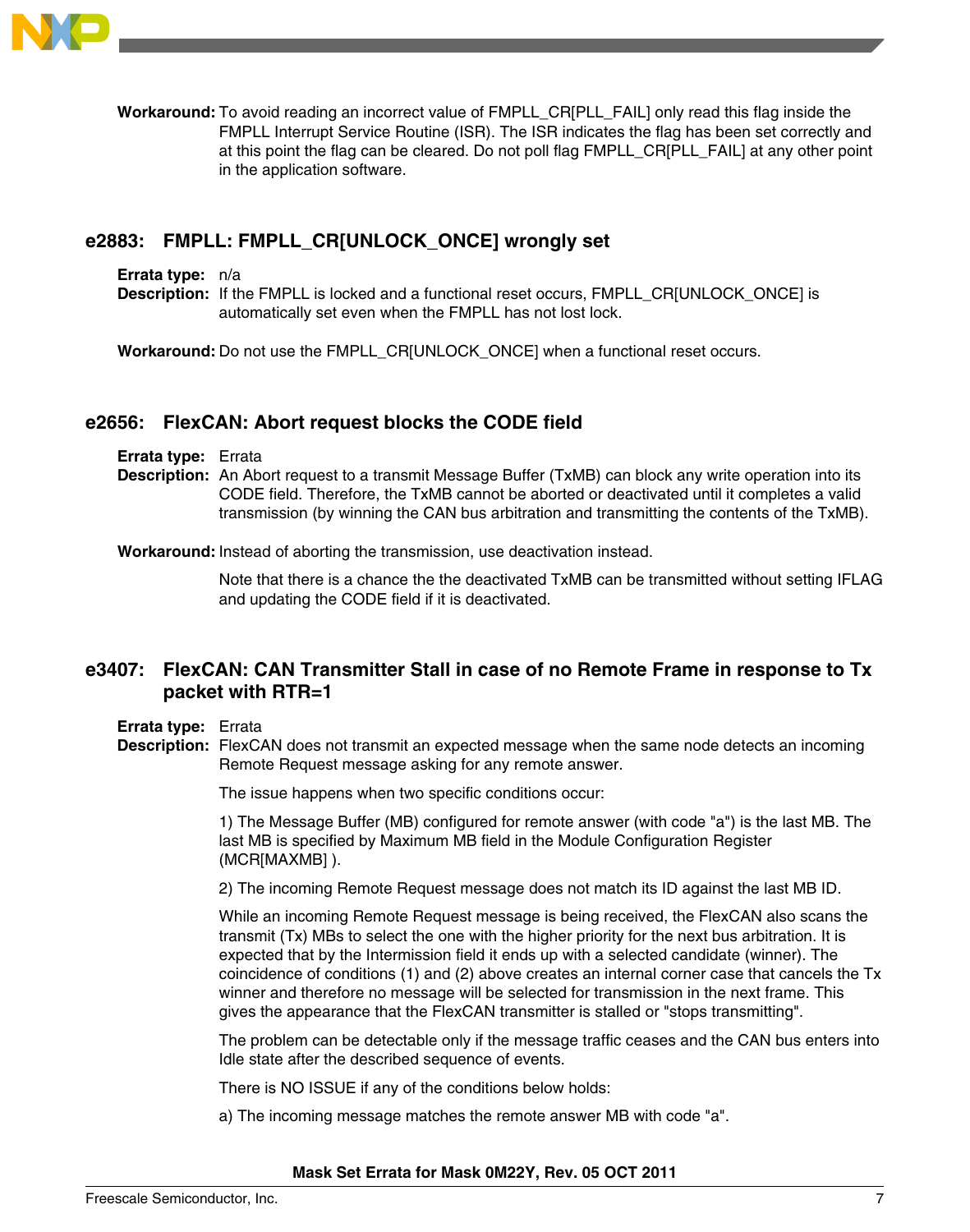

b) The MB configured as remote answer with code "a" is not the last one.

c) Any MB (despite of being Tx or Rx) is reconfigured (by writing its CS field) just after the Intermission field.

d) A new incoming message sent by any external node starts just after the Intermission field.

**Workaround:** Do not configure the last MB as a Remote Answer (with code "a").

#### **e2360: FlexCAN: Global Masks misalignment**

**Errata type:** Errata **Description:** Convention: MSB=0.

> During CAN messages reception by FlexCAN, the RXGMASK (Rx Global Mask) is used as acceptance mask for most of the Rx Message Buffers (MB). When the FIFO Enable bit in the FlexCAN Module Configuration Register (CANx\_MCR[FEN], bit 2) is set, the RXGMASK also applies to most of the elements of the ID filter table. However there is a misalignment between the position of the ID field in the Rx MB and in RXIDA, RXIDB and RXIDC fields of the ID Tables. In fact RXIDA filter in the ID Tables is shifted one bit to the left from Rx MBs ID position as shown below:

Rx MB ID = bits 3-31 of ID word corresponding to message ID bits 0-28

RXIDA = bits 2-30 of ID Table corresponding to message ID bits 0-28

Note that the mask bits one-to-one correspondence occurs with the filters bits, not with the incoming message ID bits.

This leads the RXGMASK to affect Rx MB and Rx FIFO filtering in different ways.

For example, if the user intends to mask out the bit 24 of the ID filter of Message Buffers then the RXGMASK will be configured as 0xffff ffef. As result, bit 24 of the ID field of the incoming message will be ignored during filtering process for Message Buffers. This very same configuration of RXGMASK would lead bit 24 of RXIDA to be "don't care" and thus bit 25 of the ID field of the incoming message would be ignored during filtering process for Rx FIFO.

Similarly, both RXIDB and RXIDC filters have multiple misalignments with regards to position of ID field in Rx MBs, which can lead to erroneous masking during filtering process for either Rx FIFO or MBs.

RX14MASK (Rx 14 Mask) and RX15MASK (Rx 15 Mask) have the same structure as the RXGMASK. This includes the misalignment problem between the position of the ID field in the Rx MBs and in RXIDA, RXIDB and RXIDC fields of the ID Tables.

**Workaround:** Therefore it is recommended that one of the following actions be taken to avoid problems:

\*) Do not enable the RxFIFO. If CANx\_MCR[FEN]=0 then the Rx FIFO is disabled and thus the masks RXGMASK, RX14MASK and RX15MASK do not affect it.

\*) Enable Rx Individual Mask Registers. If the Backwards Compatibility Configuration bit in the FlexCAN Module Configuration Register (CANx\_MCR[BCC], bit 15) is set then the Rx Individual Mask Registers (RXIMR0-63) are enabled and thus the masks RXGMASK, RX14MASK and RX15MASK are not used.

\*) Do not use masks RXGMASK, RX14MASK and RX15MASK (i.e. let them in reset value which is 0xffff ffff) when CANx  $MCR[FEN]=1$  and CANx  $MCR[BCC]=0$ . In this case, filtering processes for both Rx MBs and Rx FIFO are not affected by those masks.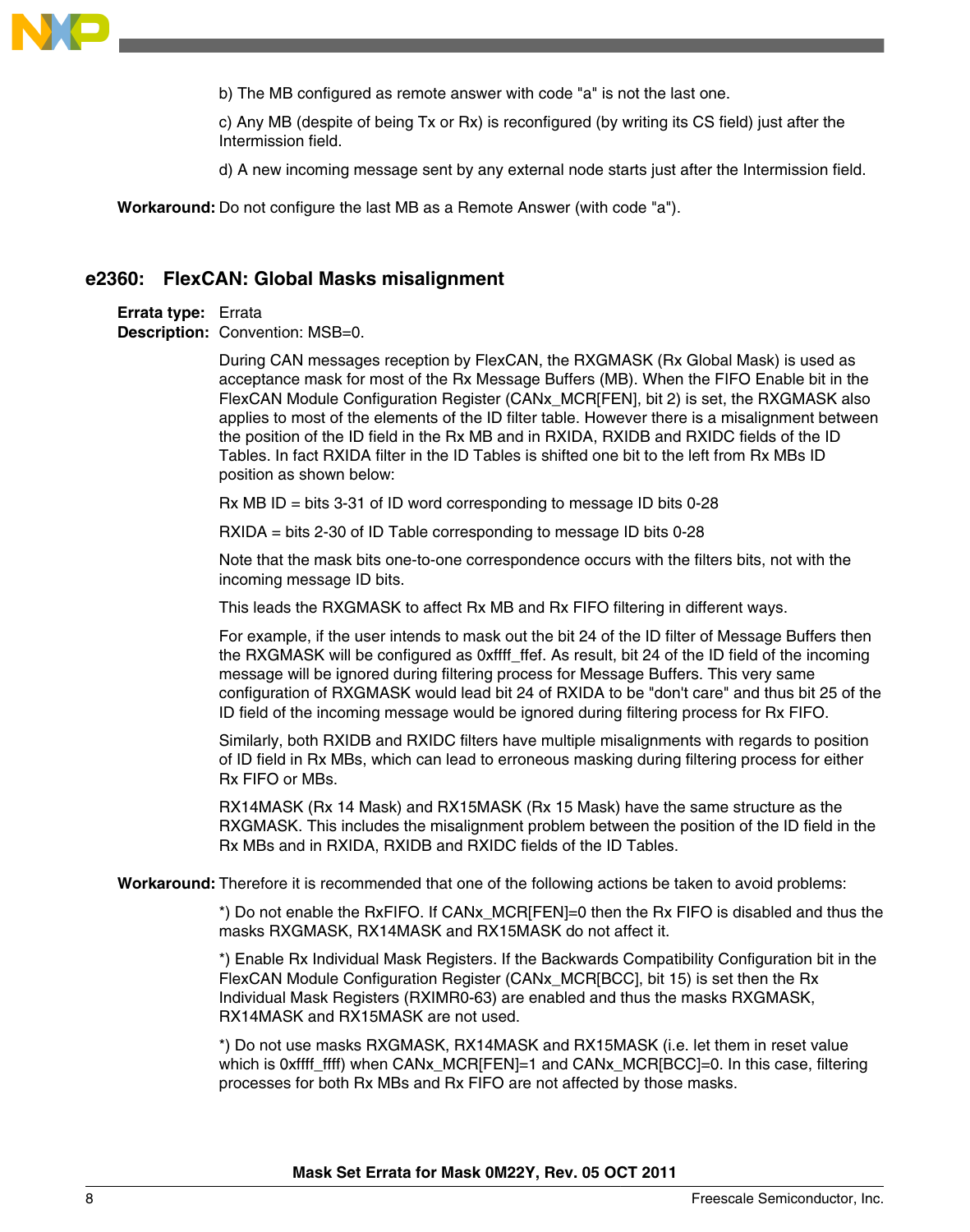

\*) Do not configure any MB as Rx (i.e. let all MBs as either Tx or inactive) when CANx\_MCR[FEN]=1 and CANx\_MCR[BCC]=0. In this case, the masks RXGMASK, RX14MASK and RX15MASK can be used to affect ID Tables without affecting filtering process for Rx MBs.

### **e2685: FlexCAN: Module Disable Mode functionality not described correctly**

#### **Errata type:** Errata

**Description:** Module Disable Mode functionality is described as the FlexCAN block is directly responsible for shutting down the clocks for both CAN Protocol Interface (CPI) and Message Buffer Management (MBM) sub-modules. In fact, FlexCAN requests this action to an external logic.

#### **Workaround:** In FlexCAN documentation chapter:

Section "Modes of Operation", bullet "Module Disable Mode":

Where is written:

"This low power mode is entered when the MDIS bit in the MCR Register is asserted. When disabled, the module shuts down the clocks to the CAN Protocol Interface and Message Buffer Management sub-modules.."

The correct description is:

"This low power mode is entered when the MDIS bit in the MCR Register is asserted by the CPU. When disabled, the module requests to disable the clocks to the CAN Protocol Interface and Message Buffer Management sub-modules."

Section "Modes of Operation Details", Sub-section "Module Disable Mode":

Where is written:

"This low power mode is entered when the MDIS bit in the MCR Register is asserted. If the module is disabled during Freeze Mode, it shuts down the clocks to the CPI and MBM submodules, sets the LPM\_ACK bit and negates the FRZ\_ACK bit.."

The correct description is:

"This low power mode is entered when the MDIS bit in the MCR Register is asserted. If the module is disabled during Freeze Mode, it requests to disable the clocks to the CAN Protocol Interface (CPI) and Message Buffer Management (MBM) sub-modules, sets the LPM\_ACK bit and negates the FRZ\_ACK bit."

### **e3511: FlexPWM : Incorrect PWM operation when IPOL is set.**

#### **Errata type:** Errata

**Description:** When IPOL bit is set in complementary mode, the source of the PWMi waveform is supposed to be switched from the VAL2 and VAL3 registers to the VAL4 and VAL5 registers. This switch is not happening.

**Workaround:** Instead of setting IPOL bt, the application can swap the VAL2/3 values with the VAL4/5 values.

# **e3257: FlexPWM: Configuring the count value to set PWMA/PWMB first low and then high in the same cycle the output signals are low.**

**Errata type:** n/a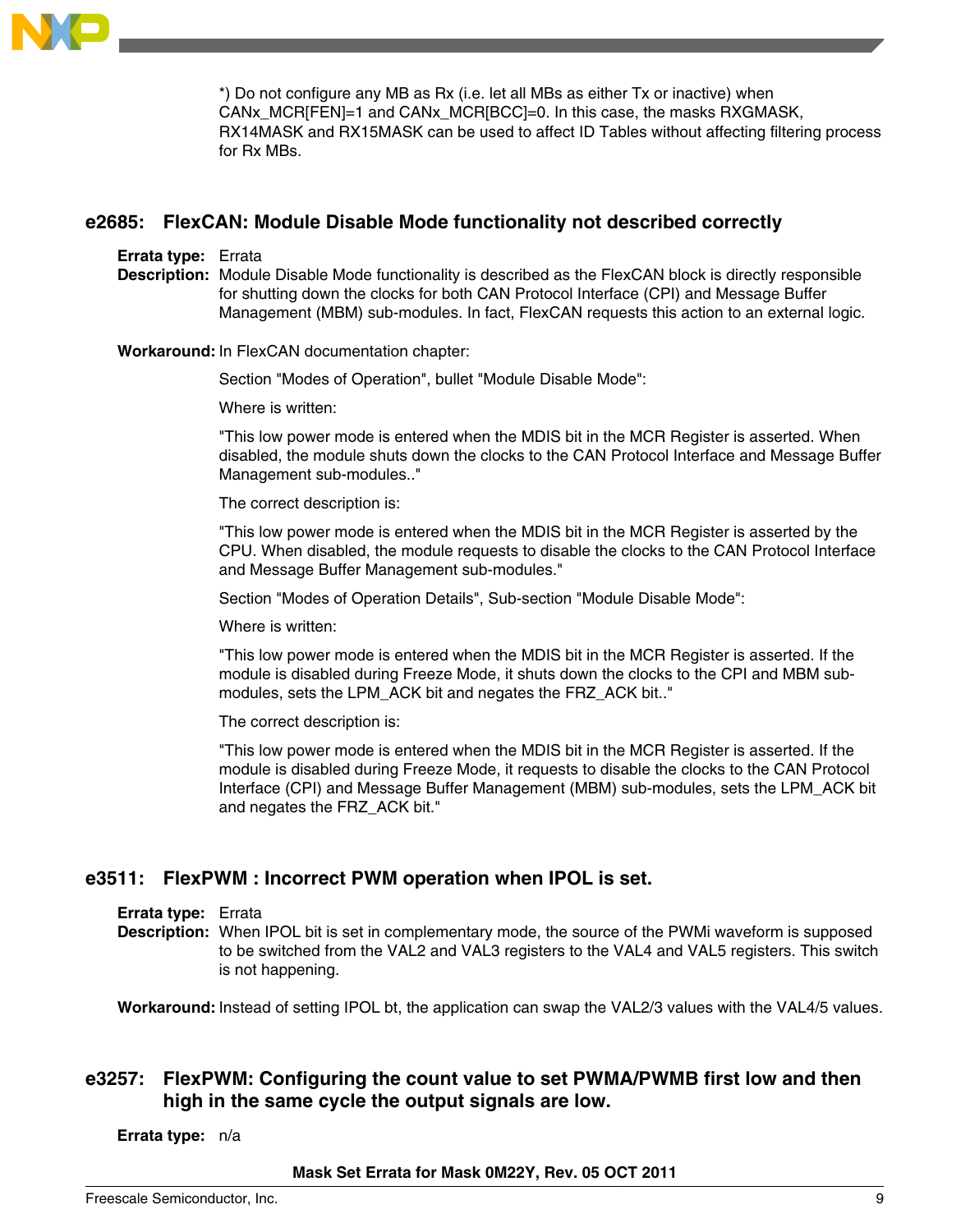

**Description:** The VAL2 and VAL4 registers define the turn-on edge and the VAL3 and VAL5 registers define the turn off edge of the PWMA/PWMB signals respectively. VAL3 cannot be less than VAL2 and VAL5 cannot be less than VAL4. Doing so will cause the PWM signal to turn off at the correct time (VAL3 or VAL5), but it will not turn on at the time defined by VAL2 or VAL4.

> This can be an issue during the generation of phase delayed pulses where the PWM signal goes high late in PWM cycle N and remains high across the cycle boundary before going low early in cycle N+1 and goes high again in PWM cycle N+1. This errata will allow that to happen.

VAL3 register must be "greater than or equal to" VAL2 register and VAL5 must be "greater than or equal to" VAL4.

#### **Workaround:** None

### **e3335: FlexPWM: Incorrect PWM operation when mixing DMA and non-DMA controlled channels**

- **Errata type:** Errata
- **Description:** When some submodules use DMA to load their VALx registers and other submodules use non-DMA means that means direct writes from the CPU, the LDOK bits for the non-DMA submodules can be incorrectly cleared at the completion of the DMA controlled load cycle. This leads to the non-DMA channels not being properly updated.

Submodules that use DMA to read the input capture registers do not cause a problem for non-DMA submodules.

**Workaround:** Set the DMA enable bit to 1 also for non-DMA submodules, according to this the DMA will not incorrectly clear the LDOK bit for non-DMA submodules but they will be set to 1 at the end of each DMA cycle. When the CPU has to update the VALx registers of non-DMA submodules, first clear LDOK bit for non-DMA submodules

### **e3310: FlexPWM: PWM signals are improperly synced when using Master Sync**

**Errata type:** n/a

**Description:** If Master Sync signal , originated as the Local Sync from sub-module 0, is selected as the counter initialization signal for sub-modules 1-2-3 (slaves), with a prescaler PRSC < 0x2 on PWM clock, the slave sub-module PWM outputs are delayed approx 2 IP clock against submodule0.

For PRSC > 0x1 the delay on slave sub-modules disappears.

**Workaround:** If Master Sync signal is requested, use a prescaler value PRSC >=0x2 to synchronize PWM outputs of Sub-module 0 to slave sub-modules PWM outputs, or don't use the sub-module 0 channel A and B.

### **e3028: LINFlex: BDRL/BDRM cannot be accessed as byte or half-word**

**Errata type:** Errata

**Description:** LINFlex data buffers (BDRL/BDRM) cannot be accessed as byte or halfword. Accessing BDRL/BDRM in byte/half word mode will lead to incorrect data writing/reading.

**Workaround:** Access BDRL/BDRM registers as word only.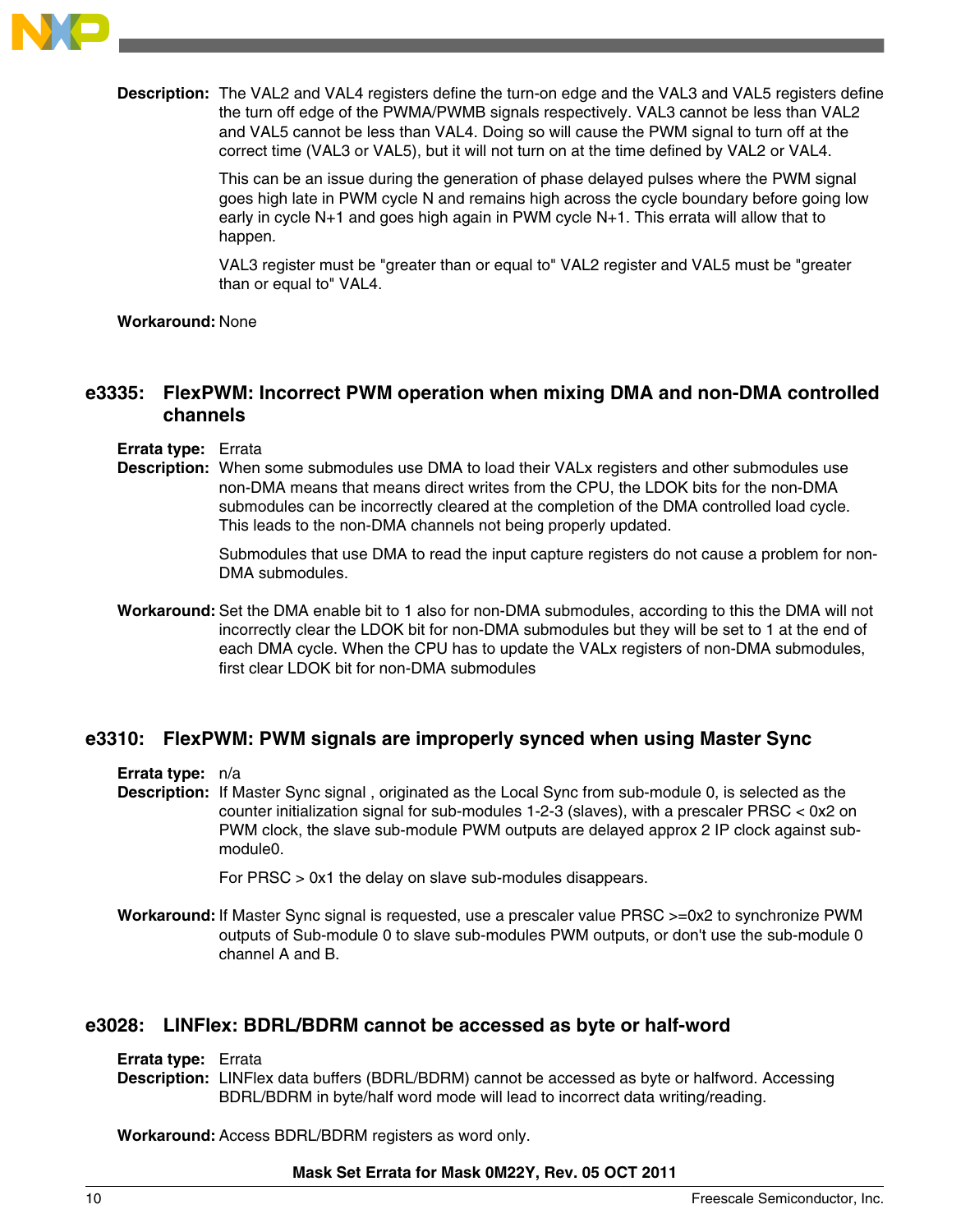

# **e3021: LINFlex: Unexpected LIN timeout in slave mode**

#### **Errata type:** n/a

**Description:** If the LINFlex is configured in LIN slave mode, an unexpected LIN timeout event (LINESR[OCF]) may occur during LIN Break reception.

**Workaround:** It is recommended to disable this functionality during LINFlex initialization by clearing LINTCSR[IOT] and LINIER[OCIE] bits, and ignore timeout events.

### **e3264: MCM: MRSR does not report Power On Reset event**

**Errata type:** n/a

**Description:** The flag POR of MRSR register stays low after Power On Reset event on the device.

**Workaround:** Do not use MRSR[POR] to determine Power on reset cause. Use RGM\_DES instead.

### **e2999: MC\_CGM and MC\_PCU: A data storage exception is not generated on an access to MC\_CGM or MC\_PCU when the respective peripheral is disabled at MC\_ME**

**Errata type:** Errata

**Description:** If a peripheral with registers mapped to MC\_CGM or MC\_PCU address spaces is disabled via the MC\_ME any read or write accesses to this peripheral will be ignored without producing a data storage exception.

### **e3220: MC\_CGM: system clock may stop in case target clock source dies during clock switching**

**Errata type:** n/a

**Description:** The clock switching is a two step process. The availability of the target clock is first verified. Then the system clock is switched to the new target clock source within two target clock cycles.

> For the case when the FXOSC stops during the required two cycles, the switching process may not complete, causing the system clock to stop and prevent further clock switching. This may happen if one of the following cases occurs while the system clock source is switching to FXOSC:

- FXOSC oscillator failure

- SAFE mode request occurs, as this mode will immediately switch OFF the FXOSC (refer to ME\_SAFE\_MC register configuration)

**Workaround:** The device is able to recover through any destructive reset event, so typically either the SWT (internal watchdog) will generate a reset and the device will restart properly after reset.

**Mask Set Errata for Mask 0M22Y, Rev. 05 OCT 2011**

**Workaround:** For any mode other than a low-power mode do not disable any peripheral that is mapped to MC\_CGM or MC\_PCU.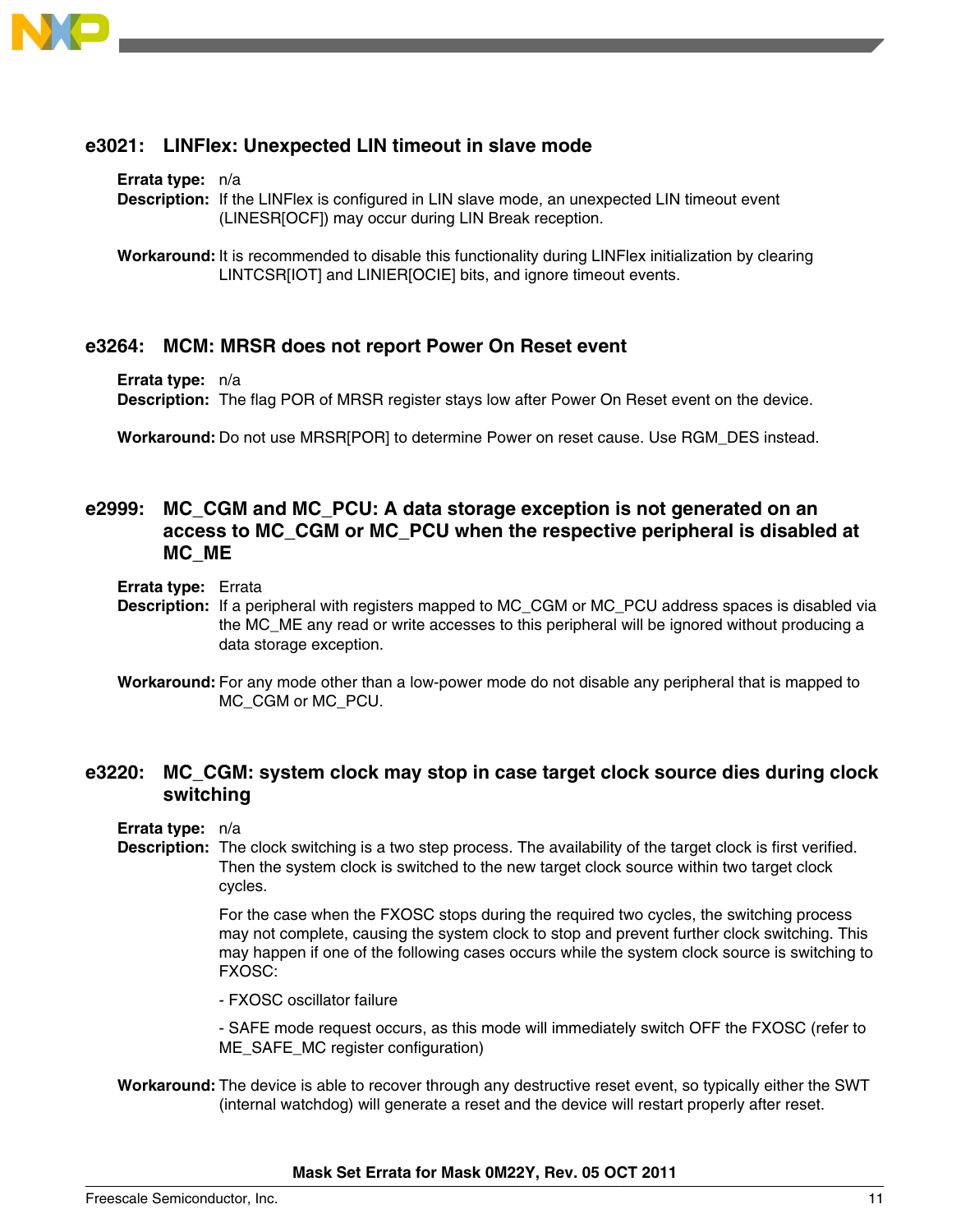

To reduce the probability that this issue occurs in the application, it is recommended to disable SAFE mode transitions when the device is executing a mode transition with the FXOSC as the system clock source in the target mode.

### **e3269: MC\_ME: Peripheral clocks may get incorrectly disabled or enabled after entering debug mode**

#### **Errata type:** Errata

- **Description:** If ME\_RUN\_PCx, ME\_LP\_PCx, ME\_PCTLx registers are changed to enable or disable a peripheral, and the device enters debug mode before a subsequent mode transition, the peripheral clock gets enabled or disabled according to the new configuration programmed. Also ME\_PSx registers will report incorrect status as the peripheral clock status is not expected to change on debug mode entry.
- **Workaround:** After modifying any of the ME\_RUN\_PCx, ME\_LP\_PCx, ME\_PCTLx registers, request a mode change and wait for the mode change to be completed before entering debug mode in order to have consistent behaviour on peripheral clock control process and clock status reporting in the ME\_PSx registers.

### **e3584: MC\_ME: Possibility of Machine Check on Low-Power Mode Exit**

**Errata type:** Errata

- **Description:** When executing from the flash and entering a Low-Power Mode (LPM) where the flash is in low-power or power-down mode, 2-4 clock cycles exist at the beginning of the RUNx to LPM transition during which a wakeup or interrupt will generate a machine check due to the flash not being available on RUNx mode re-entry. This will cause either a checkstop reset or machine check interrupt.
- **Workaround:** This issue can be handled in one of the following ways. Workaround #1 configures the application to handle the machine check interrupt in RAM dealing with the problem if it occurs. Workaround #2 configures the MCU to avoid the machine check interrupt.

#### Workaround #1

The application can be configured to handle the machine check interrupt in RAM; when this occurs, the Mode Entry module can be used to bring up the flash normally and resume execution. Before stop mode entry, ensure the following:

1. Enable the Machine Check interrupt at the core MSR[ME] – this prevents a machine check reset occurring

- 2. Copy IVOR vector table to RAM
- 3. Point IVPR to vector table in RAM

4. Implement Machine Check interrupt handler in RAM to power-cycle flash to synchronise status of flash between Mode Entry and flash module

The interrupt handler should perform the following steps:

- 1. Test Machine Check at LPM exit due to wakeup/interrupt event
- 2. ME\_RUNx\_MC[CFLAON] = 0b01 (power-down)
- 3. Re-enter mode RUNx  $(x = 0, 1, 2, 3)$  to power down flash
- 4. Wait for transition to RUNx mode to complete (ME\_GS[S\_MTRANS] = 1)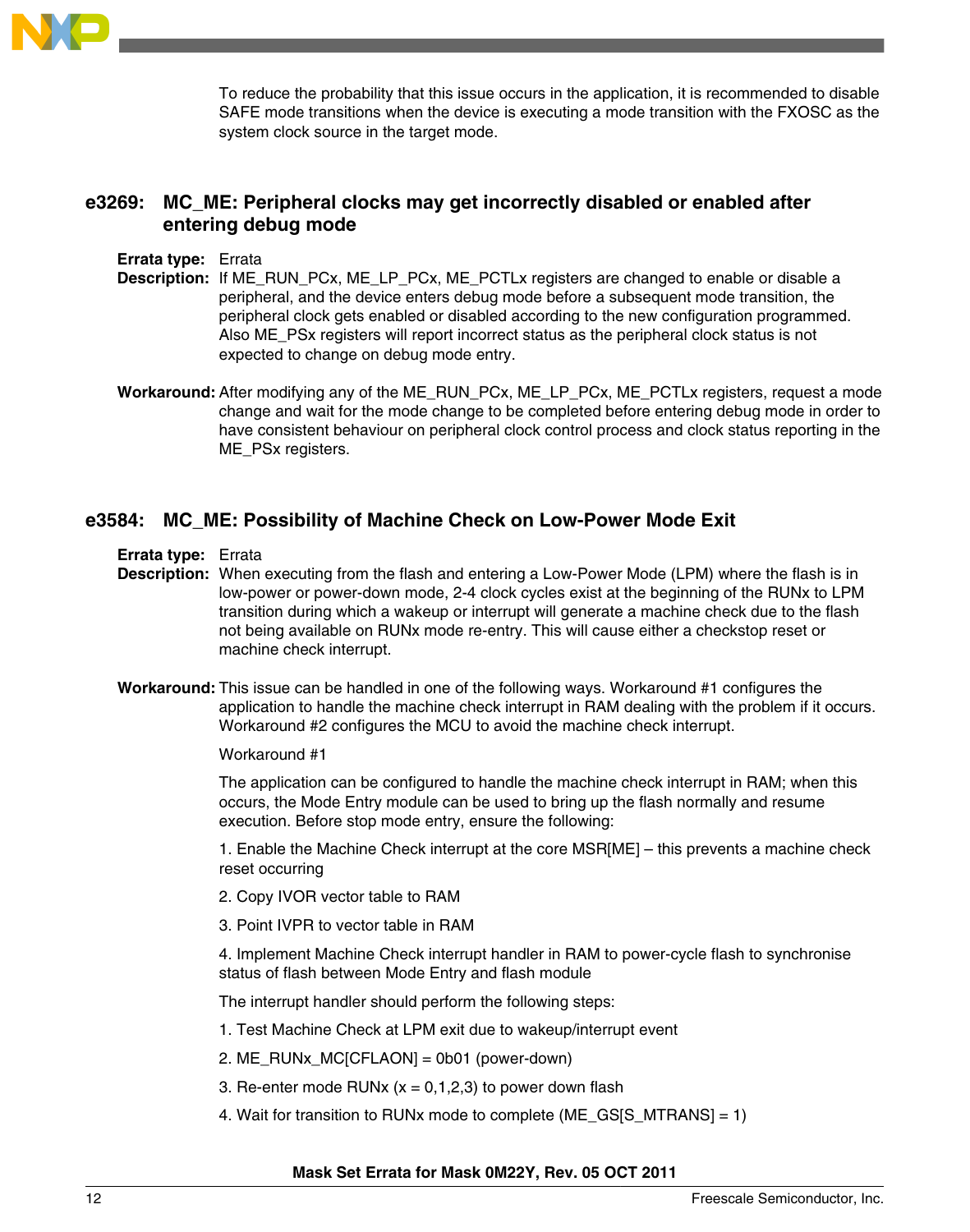

- 5. ME\_RUNx\_MC[CFLAON] = 0b11 (normal)
- 6. Re-enter mode RUNx  $(x =$  previous x) to power up flash
- 7. Wait for transition to RUNx mode to complete (ME\_GS[S\_MTRANS] = 1)
- 8. On completion, code execution will return to flash (via se\_rfci)

Workaround #2

The application can be configured to avoid the machine check interrupt; low-power mode can be entered from a RAM function and Mode Entry configured to have flash off on return to the current RUNx mode. Flash can then be re-enabled by Mode Entry within the RAM function before returning to execution from flash.

1. Prior to LPM mode entry request branch to code execution in RAM while flash is still in normal mode

- 2. Set ME\_RUNx\_MC[CFLAON] = 0b01 (power-down) or 0b10 (low-power) for STOP0/HALT0
- 3. Set ME\_STOP0/HALT0\_MC[CFLAON] = ME\_RUNx\_MC[CFLAON]
- 4. Enter STOP0/HALT0 mode

5. At wakeup or interrupt from STOP0/HALT0, MCU enters RUNx mode executing from RAM with flash in low-power or power-down as per the ME\_RUNx\_MC configuration from step 2.

- 6. After the STOP0/HALT0 request, set ME\_RUNx\_MC[CFLAON] = 0b11 (normal)
- 7. Enter RUNx mode
- 8. Wait for transition to RUNx mode to complete (ME\_GS[S\_MTRANS] = 0)
- 9. Return to code execution in flash

# **e3583: MC\_RGM: A non-monotonic ramp on the VDD\_HV\_REG supply can cause the RGM module to clear all flags in the DES register.**

**Errata type:** Errata

**Description:** At system power-up a non-monotonic voltage ramp-up or a very slow voltage ramp-up (also known as 'soft start-up') can cause incorrect flag setting in the RGM\_DES register.

> During monotonic power-up, F\_POR flag is set when the high voltage regulator supply (VDD\_HV\_REG) goes above LVD27\_VREG low voltage detector threshold and the 1.2V supply (VDD\_LV\_REGCOR) goes above LVD12\_PD0 low voltage detector threshold. Expected behavior POR =1 , LVD27 =0, LVD12=0

During a non-monotonic power-up the VDD\_HV\_REG may show a non-linearity in the ramp up. When the VDD\_HV\_REG supply dips below LVD27\_VREG threshold, LVD27\_VREG low voltage detector is re-fired. If VDD\_LV\_REGCOR is already above LVD12\_PD0 low voltage detector threshold, F\_POR flag is reset and F\_LVD27\_VREG is set. Expected behavior POR=0 , LVD27 =1, LVD12=0

This errata reports behavior when the non-linearity on VDD HV\_REG coincides with the rampup of VDD\_LV\_REGCOR completion and LVD27\_VREG is re-fired just after the LVD12\_PD0 is released. In this case, neither F\_POR flag nor F\_LVD27\_VREG flag will be set. In this case, application code cannot use the flags to tell if a power-on reset has occurred.

This errata only affects the flag circuit and not a the device initialization. Device initializes correctly under all conditions.

#### **Workaround:** Hardware Workaround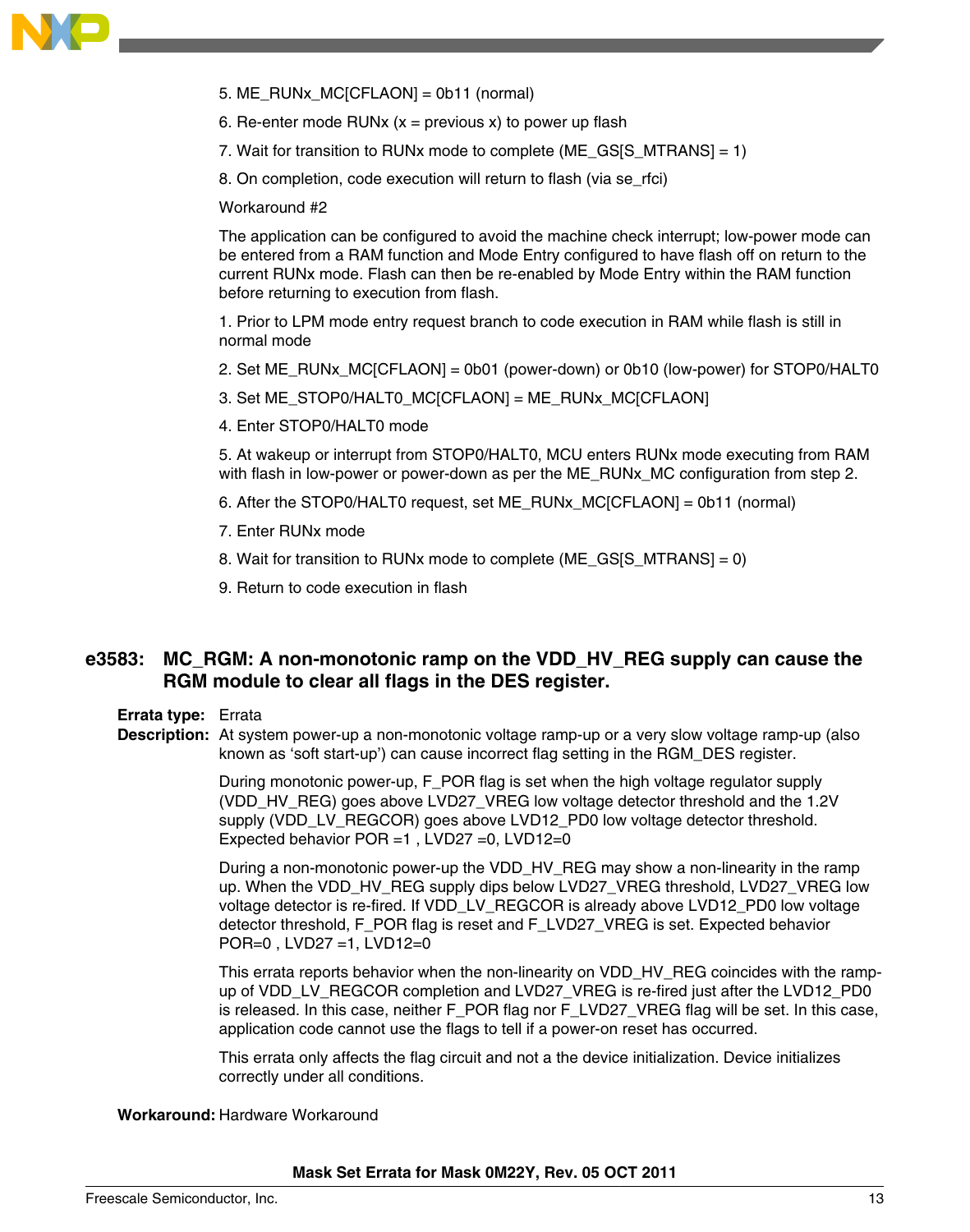

Ensure that non-linearity on VDD  $HV$  REG is  $<$  100mV . This is the hysteresis limit of the device. Board regulator should be chosen accordingly.

#### Software Workaround

The software workaround need only be applied when neither the F\_POR, LVD27 or LVD12 flags are set and involves checking SRAM contents and monitoring for ECC errors during this process. In all cases, an ECC error is assumed to signify a power-on reset (POR).

Two suggestions are made for software workarounds. In both cases, if POR is detected all RAM should be initialized otherwise no power-on condition is detected and it is possible to initialize only needed parts of RAM while preserving required information.

Software workaround #1 :

An area of RAM can be reserved by the compiler into which a KEY, such as 0x3EC1\_9678, is written. This area can be checked at boot and if the KEY is incorrect or an ECC error occurs, POR can be assumed and the KEY should be set. Use of a KEY increases detection rate to 31 bits( $=$ <10e-9) or 23bits ( $=$  <5.10e-6) instead of 7-bit linked to ECC ( $=$ <10e-2)

Software workaround #2 :

When runtime data should be retained and RAM only re-initialized in the case of POR, the CRC module should be used to calculate and store a CRC signature when writing data that can be checked at boot time. If CRC signature is incorrect, POR can be assumed.

# **e2958: MC\_RGM: Clearing a flag at RGM\_DES or RGM\_FES register may be prevented by a reset**

**Errata type:** Errata

**Description:** Clearing a flag at RGM\_DES and RGM\_FES registers requires two clock cycles because of a synchronization mechanism. As a consequence if a reset occurs while clearing is on-going the reset may interrupt the clearing mechanism leaving the flag set.

Note that this failed clearing has no impact on further flag clearing requests.

**Workaround:** No workaround for all reset sources except SW reset.

Note that in case the application requests a SW reset immediately after clearing a flag in RGM xES the same issue may occur. To avoid this effect the application must ensure that flag clearing has completed by reading the RGM\_xES register before the SW reset is requested.

### **e3060: MC\_RGM: SAFE mode exit may be possible even though condition causing the SAFE mode request has not been cleared**

**Errata type:** n/a

- **Description:** A SAFE mode exit should not be possible as long as any condition that caused a SAFE mode entry is still active. However, if the corresponding status flag in the RGM\_FES register has been cleared, the SAFE mode exit may incorrectly occur even though the actual condition is still active.
- **Workaround:** Software must clear the SAFE mode request condition at the source before clearing the corresponding RGM\_FES flag. This will ensure that the condition is no longer active when the RGM\_FES flag is cleared and thus the SAFE mode exit can occur under the correct conditions.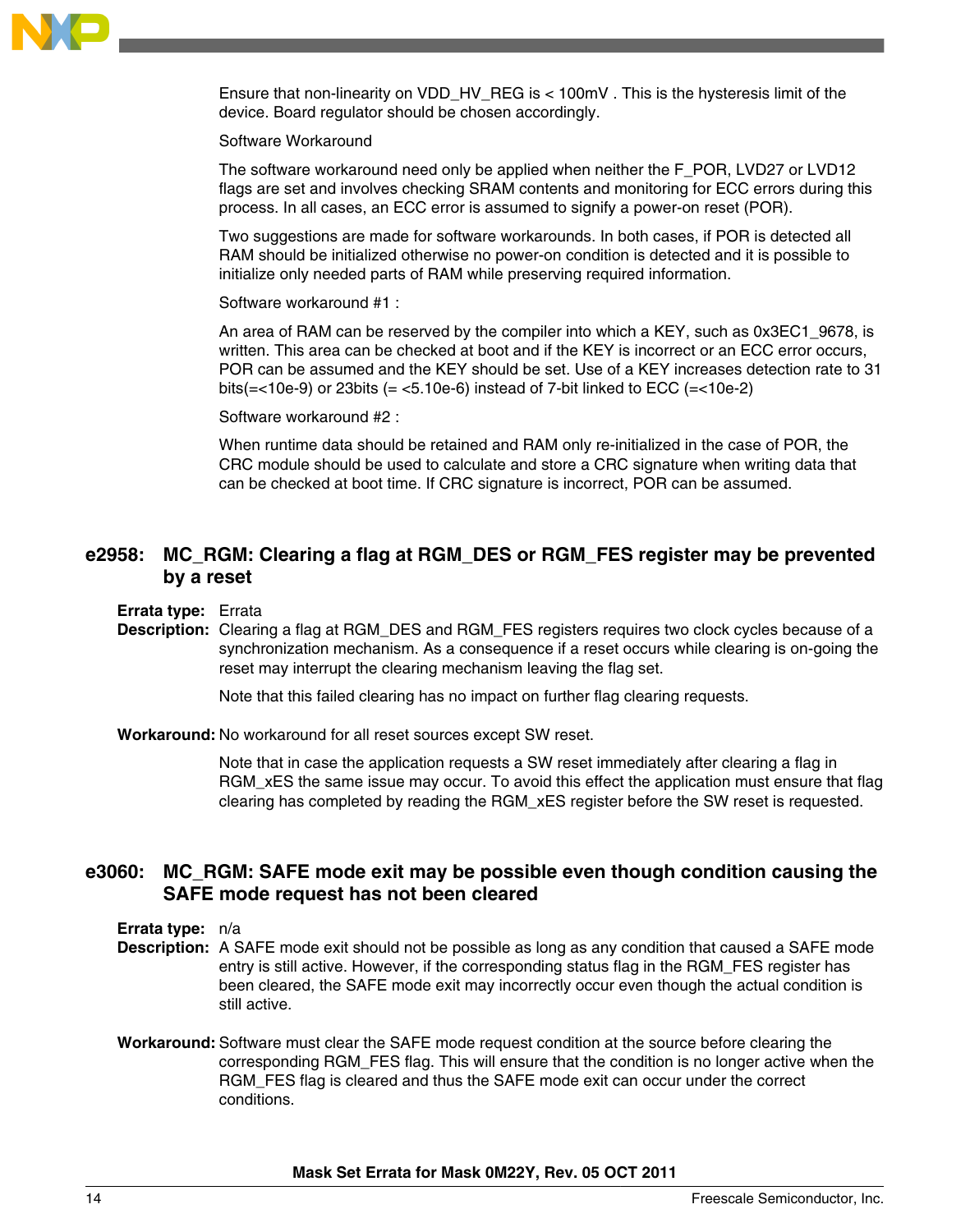

### **e3377: Pad Ring:Nexus pins may drive an unknown value immediately after power up but before the 1st clock edge**

#### **Errata type:** Errata

**Description:** The Nexus Output pins (Message Data outputs 0:15 [MDO] and Message Start/End outputs 0:1 [MSEO]) may drive an unknown value (high or low) immediately after power up but before the 1st clock edge propagates through the device (instead of being weakly pulled low). This may cause high currents if the pins are tied directly to a supply/ground or any low resistance driver (when used as a general purpose input [GPI] in the application).

**Workaround:**1. Do not tie the Nexus output pins directly to ground or a power supply.

2. If these pins are used as GPI, limit the current to the ability of the regulator supply to guarantee correct start up of the power supply. Each pin may draw upwards of 150mA.

If not used, the pins may be left unconnected.

### **e3262: Register Protection on full CMU\_CSR**

#### **Errata type:** n/a

**Description:** The register protection on CMU\_CSR of CMU0 works only on the full 32 bit, while it should protect only the bits 24-31.

> As a consequence, when register protection is active on CMU\_CSR the frequency meter cannot be used anymore.

**Workaround:** In order to perform a frequency meter operation, the register protection of the relevant CMU must be disabled first; this workaround would work only when soft lock is active.

### **e3263: Serial Boot and Censorship: flash read access**

#### **Errata type:** n/a

**Description:** In a secured device, starting with a serial boot, it is possible to read the content of the four flash locations where the RCHW is stored.

> For example if the RCHW is stored at address 0x00000000, the reads at address 0x00000000, 0x00000004, 0x00000008 and 0x0000000C will return a correct value.

Any other flash address is not readable.

**Workaround:** No workaround

# **e3256: eTimer: Configuring an eTimer counter channel in GATED-COUNT mode or in SIGNED-COUNT mode may cause a possible incorrect counting of 1 tick.**

#### **Errata type:** n/a

**Description:** This bug affects eTimer in the following counting modes:

- GATED-COUNT mode, the CNTMODE field is '011' (count rising edges of primary source while secondary input is high);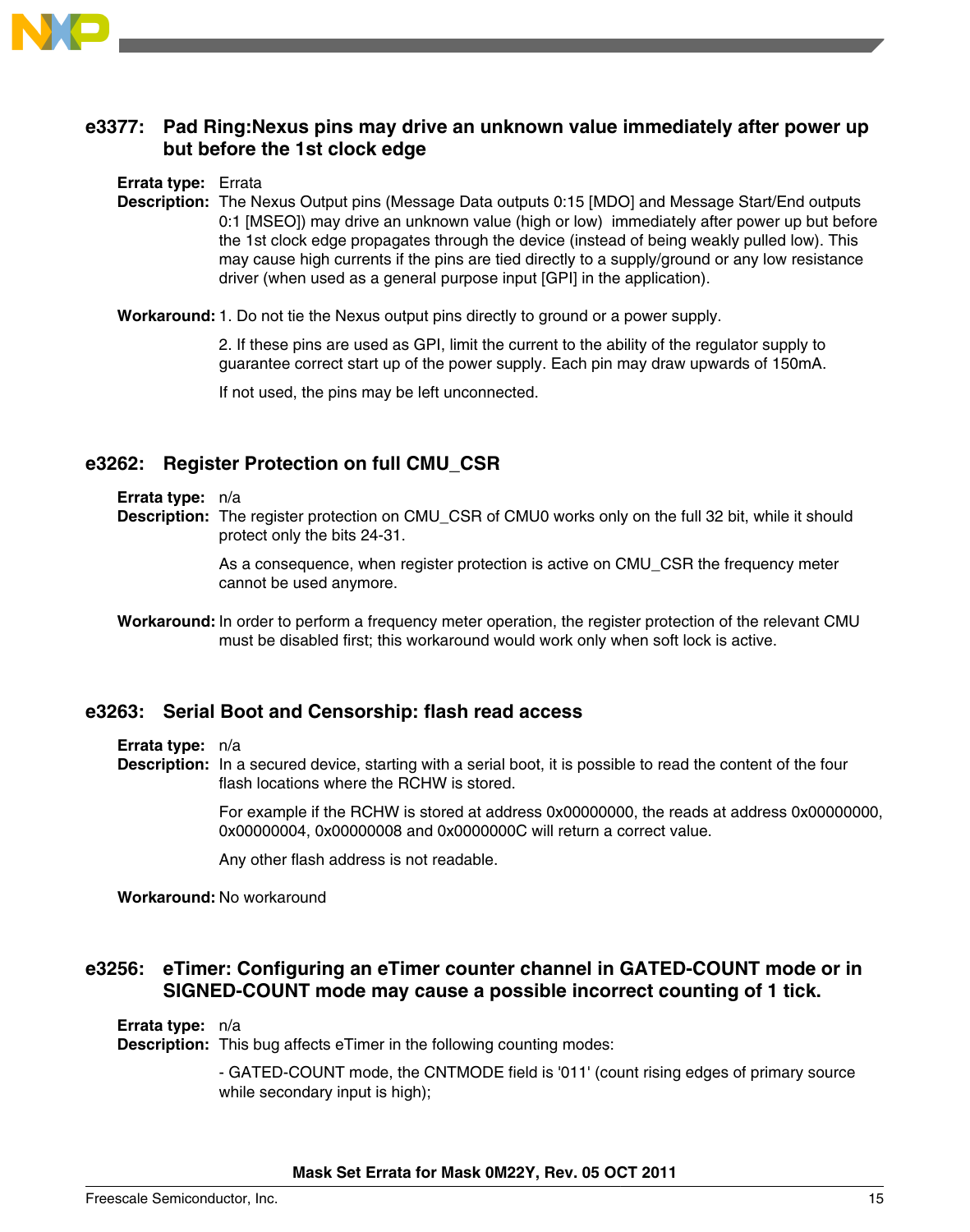

-SIGNED-COUNT mode, the CNTMODE field is '101' (count primary source rising edges, secondary source specifies direction (up/down)).

Delays in the edge detection circuitry lead to a bug where the rising edge on the primary source is compared to the secondary source value one clock later in time. This means that if there is a rising edge on the primary source followed immediately by the secondary source going high, the eTimer logic could see this as a rising primary edge while the secondary is high even though the secondary input was low at the time of the rising primary edge.

► Note: The counter will also increment if the primary source is already high when the secondary source goes high.

The inputs are sampled by MOTC\_CLK and a transition detector finds the rising edge.It is not an asynchronous counter.Also, transitions are limited to one rising or falling edge per clock period. The primary and secondary inputs come into the Timer and are sampled. The primary input is checked for a rising edge which takes another clock period. This extra cycle of delay on only the primary input is the problem.

If the primary source transitions high while the secondary is low, then no counting should occur. If the secondary source transitions high in the clock cycle after the primary source transition, then the extra delay to find the rising edge will confuse the counter and it will think , that the primary rising edge occurred while the secondary was high and will increment the counter.

If the transitions of the primary and secondary sources are more than one clock period apart, then there will be no incorrect counting.

► Possibly, the user will accept that if the edges occur this close together, then its okay to consider it as a countable occurrence, this is application dependant and the responsibility of the user.

**Workaround:** The source selected as the secondary input to the eTimer channel needs to have an additional clock cycle of delay added to it. This can be achieved by using the input filters.

For the primary source set FILT\_PER==1 and FILT\_CNT==0.

For the secondary source set FILT\_PER==1 and FILT\_CNT==1.

This will introduce a 5 clock cycle latency on the primary source and a 6 cycle latency on the secondary source which will properly align the two signals for Gated and Signed count modes.

Note: Ensure that the primary source is low before the secondary source goes high to avoid a false count.

Note: This work-around is only valid when the sources are external an pass through the input filter, internal signals have no work-around.